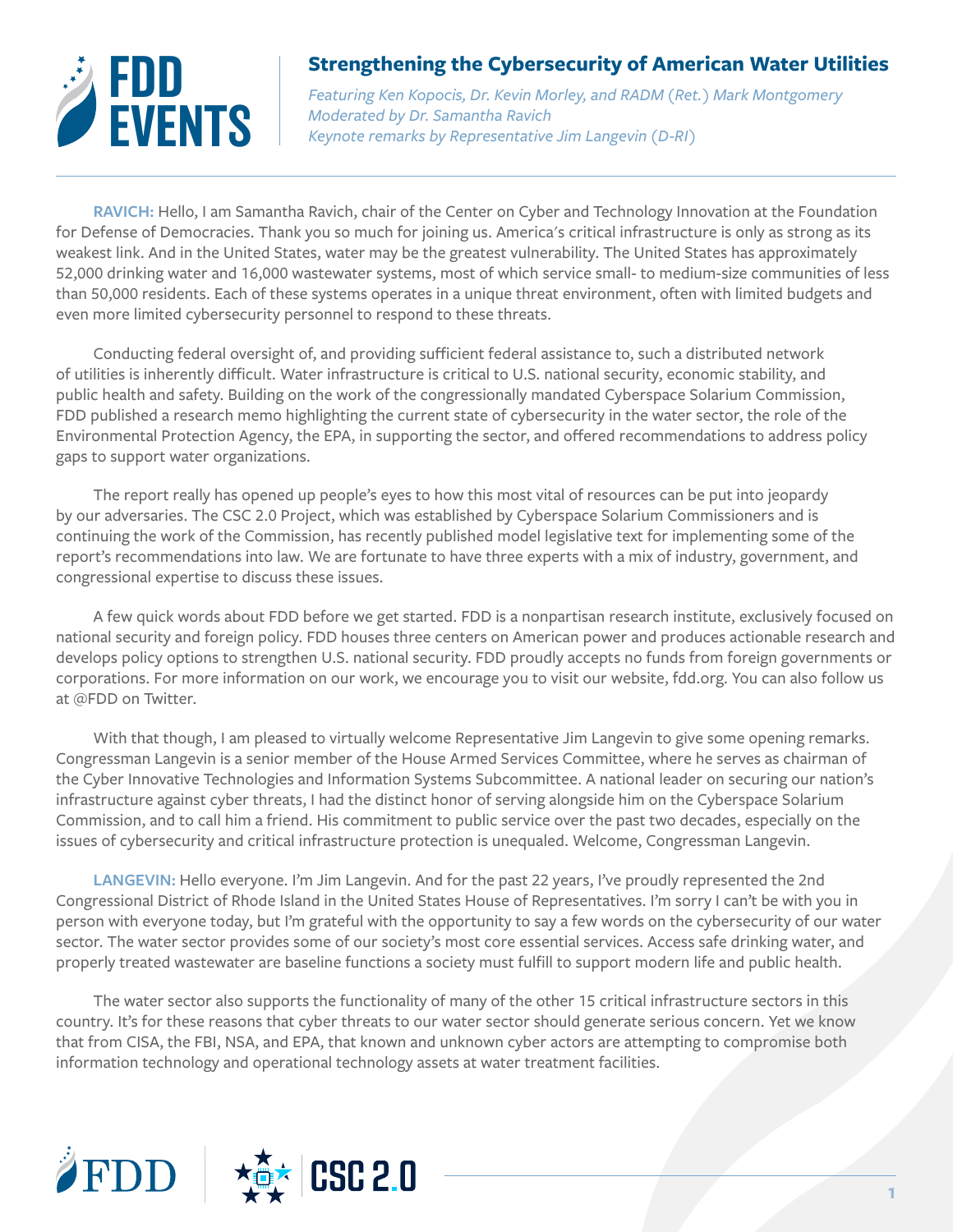

*Featuring Ken Kopocis, Dr. Kevin Morley, and RADM (Ret.) Mark Montgomery Moderated by Dr. Samantha Ravich Keynote remarks by Representative Jim Langevin (D-RI)*

Now, we've seen what cyberattacks against our water sector can do. Last year in Oldsmar, Florida, a hacker tried to poison the city's water supply by increasing its sodium hydroxide content to extremely dangerous levels. Fortunately, quick action by an operator at the facility thwarted the attack, but it demonstrated that under investments in water sector cybersecurity could lead to disaster.

Unfortunately, we've been flirting with such a disaster for years. In the Cyberspace Solarium Commission's final report, we looked at cybersecurity of the water sector and noted that, and I quote, "Water utilities remain largely illprepared to defend their networks from cyber enabled disruptions." Adherence to existing cybersecurity guidance has been inconsistent with many utilities, lacking the resources they need to fully meet recommendations from the water sector associations and the EPA, the water sector to sector risk management agency, or SRMA.

Yet the EPA itself also faces challenges in meeting its responsibilities when it comes to the day-to-day relationship between the federal government and their water sector. While the EPA is not only the SRMA that faces such challenges, we further noted in the Solarium Commission's final report that there remains, and I quote, "Insufficient coordination between the EPA and other stakeholders in water utilities security."

Knowing what we know about the cyber threats facing the water sector, this status quo simply cannot continue. The risks are too great. So we need to raise the bar among water utilities across the country, build a capacity and strengthen adherence to industry-wide standards. And we need to ensure that the EPA is appropriately resourced and empowered to fulfill its critical mission as a sector risk management agency for water. CSC 2.0 has taken a hard look at how we can accomplish these goals and carry out the commission's work forward. Today's event is an important step forward in turning ideas into actions. And we've successfully done so many times before.

As we move forward, I invite you all to engage with my office on this issue. Finding legislative solutions to difficult cybersecurity problems is not always easy. So we need to make sure that we get them right. But I'm optimistic about our prospects for success if we work together. So thank you, and enjoy the rest of today's event.

**RAVICH:** Thank you, Congressman Langevin, again for your remarks and your service. I'm now pleased to bring in today's panelists. Joining us, we have Kevin Morley, who is manager of federal relations for the American Water Works Association. We also have Ken Kopocis, former deputy assistant administrator for the Office of Water in the Environmental Protection Agency. And finally, my colleague, retired Rear Admiral Mark Montgomery, who serves as senior director of FDD's Center on Cyber and Technology Innovation, and he previously served as executive director of the Cyberspace Solarium Commission.

Mark, I'm going to begin with you. FDD recently completed a report that highlighted the water sector as the weakest link in our national critical infrastructure. Could you take a moment to describe the challenges we are facing in the sector and why it concerns you?

**MONTGOMERY:** Thank you, Samantha and thanks to Representative Langevin, as well. As you, me and Representative Langevin remember when we were on the Cyberspace Solarium Commission, we did indicate in our final report that there were a number of critical infrastructures that concerned us. Pipelines was on this, this is pre Colonial [Pipeline], water was another. The commissioners had us take a deep dive on this, and I do think it's fair that our conclusion that America's critical infrastructures are only as strong as their weakest link, and water infrastructure could be the greatest vulnerability in these infrastructures.

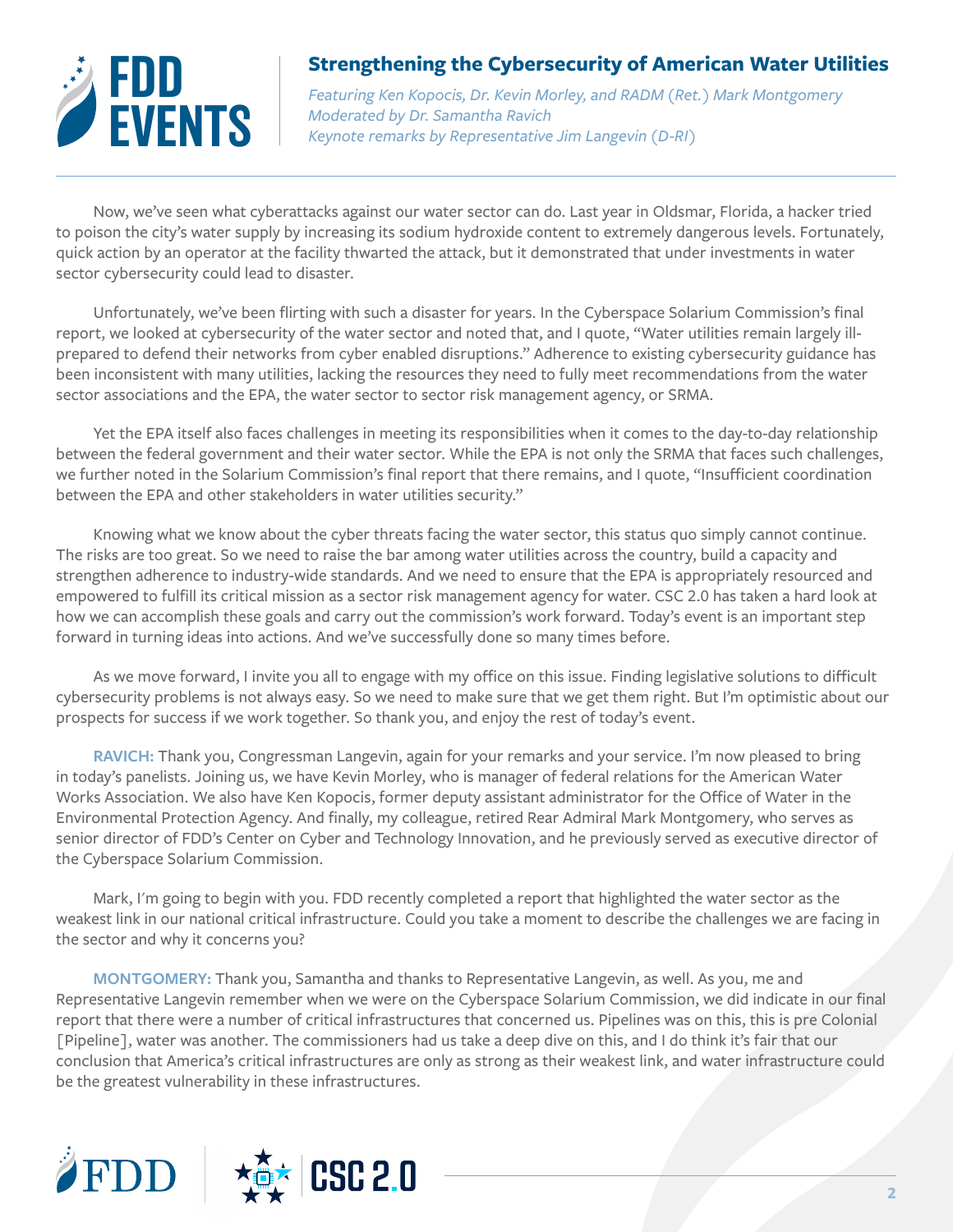

*Featuring Ken Kopocis, Dr. Kevin Morley, and RADM (Ret.) Mark Montgomery Moderated by Dr. Samantha Ravich Keynote remarks by Representative Jim Langevin (D-RI)*

Really, the significant cybersecurity deficiencies that we observed in the drinking water and wastewater sectors resulted really from structural challenges. There wasn't a specific human or person that caused these. The United States has literally 52,000 drinking water systems, 16,000 wastewater and a lot of these just service small- and medium-sized communities, less than 50,000 citizens. I think 88% of the water is delivered by public sector utilities. These systems operate with limited budgets and even more so, limited number of cybersecurity personnel and expertise. Conducting effective federal oversight in the best of times is really difficult and providing sufficient federal assistance to such a distributed network is also inherently difficult.

What we had found is that really driving or compounding this challenge was something we experienced about 20 years ago, maybe even 30 years ago, which was the increasing automation of the water sector. The removal of linemen who walked and operated valves and pumps and manually inserted the chemicals to purify the water properly, they have been replaced by electronically controlled systems, IT and OT systems. This was done at a time when there was realistically, no perceivable adversarial threat, either nation state or criminal, to these water systems. As a result, cybersecurity, wasn't baked in. I think all of us who work in cybersecurity know that the hardest way to fix a cybersecurity problem is when you have to reverse engineer back into systems. That's going to be the most expensive, painful, difficult solution.

This automation though, did reduce costs and it did facilitate better regulatory compliance in a lot of areas. But I think because of what I said about not having a threat, the utilities did not invest the savings from the automation into the cybersecurity of the new systems that relied so much on cyber, on IT, OT and ICS and SCADA. All acronyms that have to do with the maneuvering of water for the system.

Listen, this also then gave the adversary an expanded attack surface. Before where he probably could have only attacked the billing system of a water utility, they can now go after the field operations, and it can also lead to disruptive and cascading effects if you have similar software management systems at multiple utilities. You could have multiple attacks conducted simultaneously. This really is a challenge, and that is the challenge that faces the utilities. I think compounding this further is that the federal government agency, the Environmental Protection Agency — which was originally called sector specific agency, but is now called the sector risk management agency, that's the agency that bears the responsibility for supporting the water utilities — it has not historically been resourced or organized to support the cybersecurity needs of the water sector, particularly when you think about the scope and the scale of the challenges the sector faces.

This is a perfect storm. You have the private sector really challenged, and the conditions getting significantly harder and worse over the last 20 to 25 years, and owned and operated by public utilities, which don't have the ease of raising capital or the ability to change rates with the same speed and agility of a private sector company. And it's married to a sector risk management agency that has a lot of number one challenges and has not put the appropriate investments into this. What I'd say is, does it matter? Of course, it matters. Water, particularly the drinking water portion, but all water infrastructure is critical to national security, economic stability, and probably most importantly, public health and safety. So, we really do need to tackle this and that was the challenge that we envisioned up front.

**RAVICH:** Yeah, that's great. Certainly, attacking an adversary's water system is as old as the Bible. But what you talk about Mark, brings it into the 21st century.

Ken, you headed the Office of Water in the EPA several administrations ago. Why is the cybersecurity threat such a challenge for the agency to tackle?

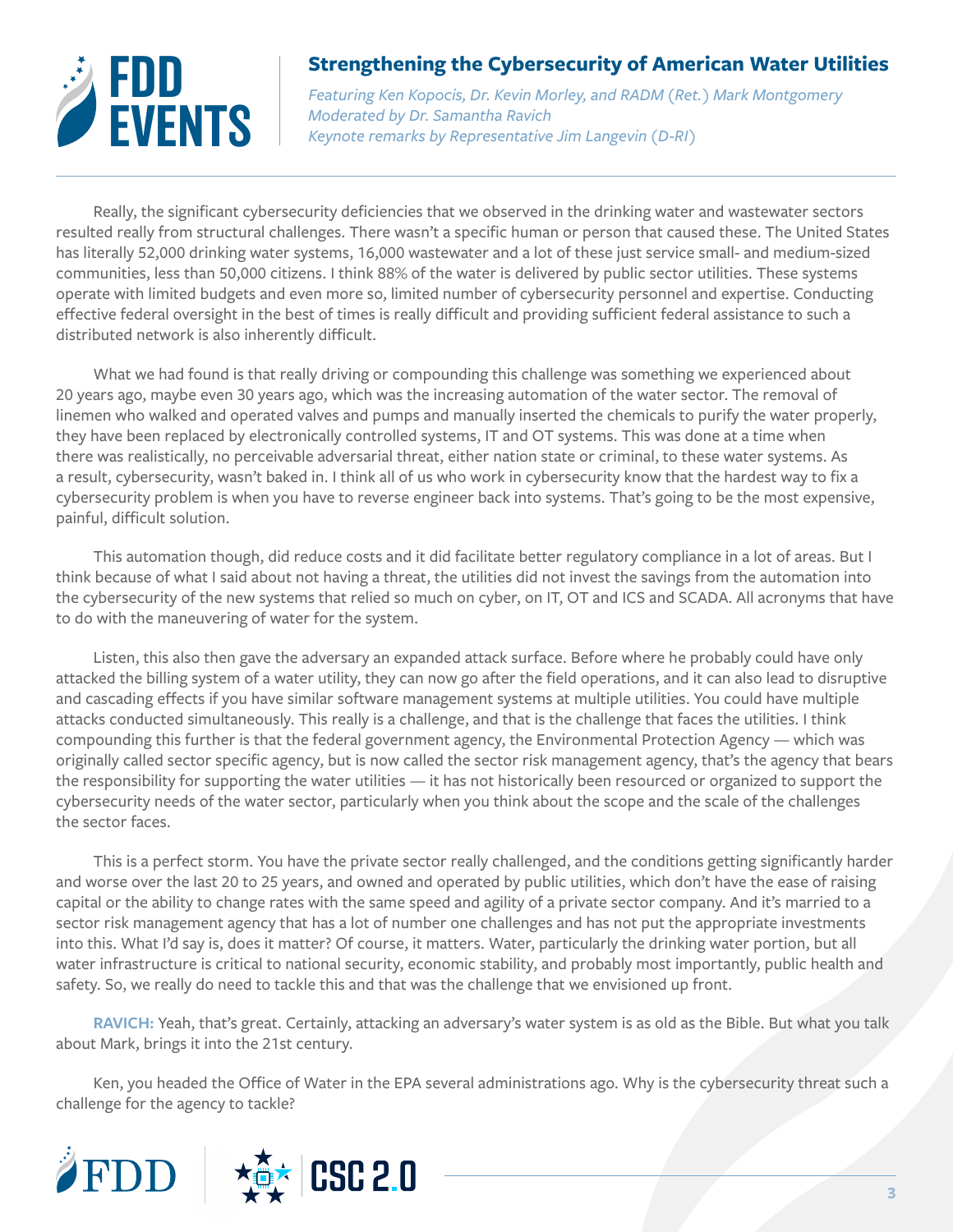

*Featuring Ken Kopocis, Dr. Kevin Morley, and RADM (Ret.) Mark Montgomery Moderated by Dr. Samantha Ravich Keynote remarks by Representative Jim Langevin (D-RI)*

**KOPOCIS:** Well, there's a couple of reasons for that. One of course, is just trying to identify the nature of the threat. A second one is the fact that these 52,000 water providers that have been identified are scattered all across the country and they operate independent of each other. As Mark said, some 80 plus percent is provided by a small number of those providers, but there's a large number of them out there. Then the there's also another cause and that's the perpetual reason at EPA, is that they're under resourced for the activities that they're tasked to undertake. There's no doubt that EPA recognizes the threat and has taken some steps to address it. But it's within a universe where EPA's workforce is some 3000 individuals fewer than it was 20 years ago. Their budget is \$3 billion dollars less than their budget was 20 years ago and the needs for the agency to undertake these kinds of activities have only increased.

What I see is EPA, as I said, because of resources, isn't really equipped as they try to balance how to undertake these responsibilities. It's just something that they need to do. I do think that there are opportunities for the agency out there. I think some of the work that you all are doing helps lay the groundwork for undertaking those kinds of activities. Perhaps we can get into a bit more of that later.

**RAVICH:** That's great. Yesterday, Mark and I were on a panel on the cyber workforce in the federal government and the need for new ways to bring in new talent. Ken, you touched upon those needs at EPA. There's certainly cross fertilization from the report that we talked about yesterday, to this topic at hand today.

Mark, let me just go back to you for a second before I get to Kevin. Recently, the team at CSC 2.0, rolled out some model legislative text to address the issues raised in the original Cyberspace Solarium and our FDD report, but one of the most challenging was a call for establishing a water risk and resilience organization, a WRRO. Can you explain a little bit about what that is and what you were trying to achieve?

**MONTGOMERY:** Yeah. Samantha, thanks. Broadly, in the overall framing the, I think, six recommendations we had, the idea was that we'd layer an approach, which would combine strengthening the EPA, improving government financial support and oversight, and then a strong partnership between government and utilities to result in a more secure, reliable and resilient sector. Very specifically to get at that third element, was the idea of establishing a water risk and resilience organization. Our vision here is a sector-led organization. That's because at this time, without getting to all the nitty gritty, the EPA's water cybersecurity team, you can count the total number of people on one hand. Three Finger Brown might have been able to count them all on one hand.

The idea is that because of that lack of capacity right now in EPA, we need a sector-led organization to manage the development of mandatory cybersecurity standards and oversee compliance with them. But because you have to have federal oversight — this approach does account for federal oversight by that limited EPA team, which separately we recommend growing significantly — but that federal oversight and it would be focused on defining requirements for the standard so the EPA would be very specifically working with NIST, the National Institute for Standards and Technology at the Department of Commerce on defining the requirements and standards and getting approval for their use for implementation by the sector-led organization. So the EPA would be the federal oversight agency, you'd also have technical support in this from CISA. CISA is the Cybersecurity Infrastructure Security Agency at the Department of Homeland Security. Again, EPA's the lead, but CISA does provide routine support to all sector risk management agencies. This wouldn't be any different.

Then I do think Department of Energy could also provide some cybersecurity expertise in this because they have been running similar utilities-based sector-led organizations in what's called the North American Electric Reliability Corporation, the NERC. I think DOE could help there, but I do think the water sector would manage the standards

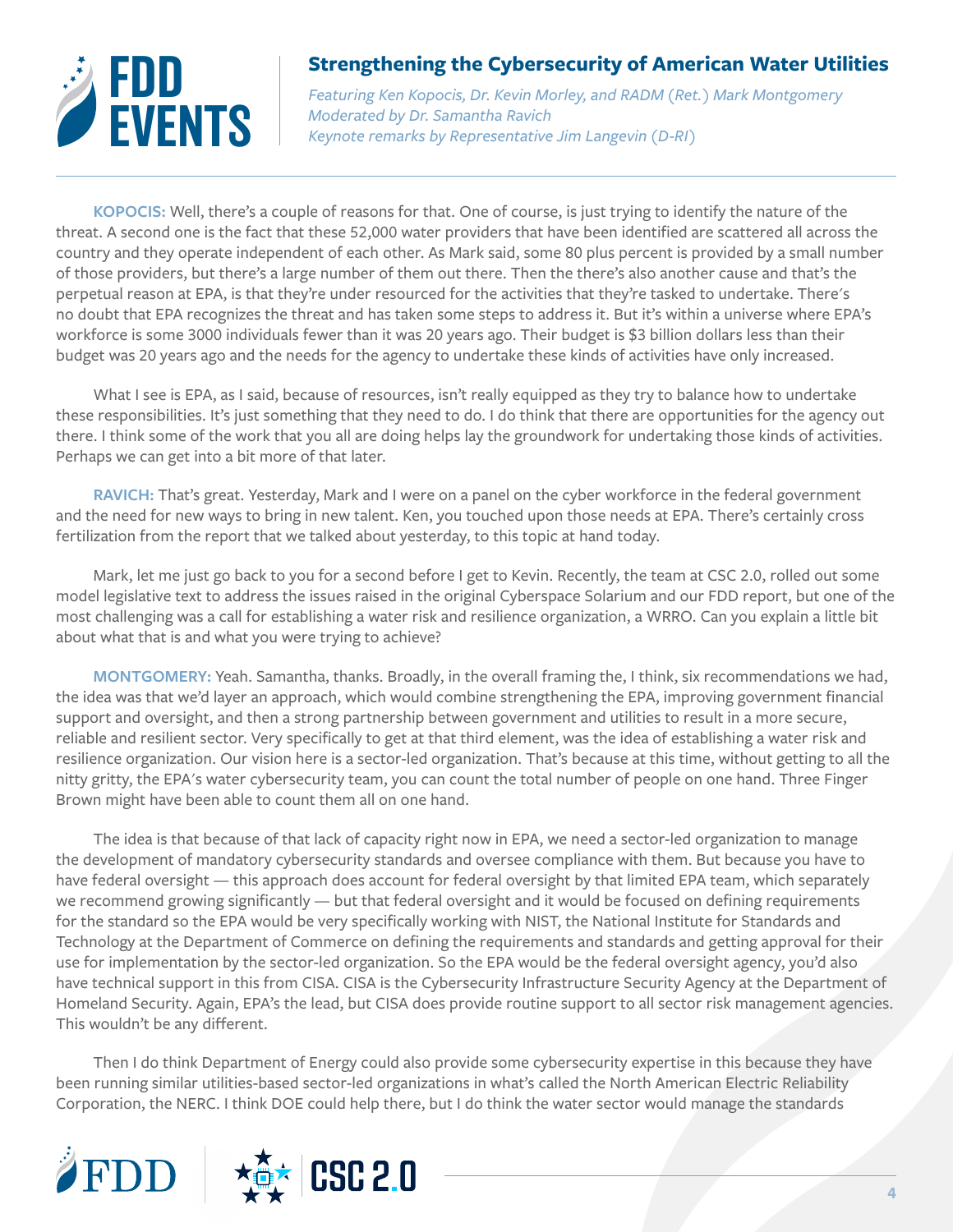

*Featuring Ken Kopocis, Dr. Kevin Morley, and RADM (Ret.) Mark Montgomery Moderated by Dr. Samantha Ravich Keynote remarks by Representative Jim Langevin (D-RI)*

development process, the implementation. We can use the expertise that reside in organizations like Kevin's, and like the various associations that are in the WaterISAC, and the other organizations like AMWA. There's a good number of six or seven water sector organizations. But the idea here clearly is a sector-led organization with EPA oversight that manages and develops mandatory cybersecurity standards.

**RAVICH:** All right, Kevin, I'm not just going to let you rest on your laurels with the great work that you do at the American Water Works Association. Now I'm turning to you. This water risk and resilience organization that Mark was just talking about seems very similar to something that your organization has been working with, with a friend of mine, Paul Stockton. What do you think of the WRRO recommendation and how might it be improved?

**MORLEY:** Yeah, thanks. I appreciate the opportunity to talk with you all today. AWWA, amongst the various organizations, has worked for a number of years to elevate the visibility and awareness of the cybersecurity threat to the sector. That includes one of the things that we have done is developed some guidance and approach to how a utility could use in this cybersecurity framework. As we move forward here in the last couple years with some statutory obligations, but also especially on the heels of this last year with SolarWinds, the Oldsmar incident in the water sector, and Colonial [Pipeline], it became very clear that something more was necessary. So we worked with our leadership to evaluate what are the options? Status quo, direct implementation from a federal agency, or what we've likened in the work that we did with Paul Stockton, we would call a co-regulatory model. It's a shared responsibility. There's important elements from our federal partners and there's important elements from the asset owner operators and taking initiative.

We came to the conclusion, Samantha, that this was not something that could be wholly done strictly with the federal family or strictly within the sector and it required this co-regulatory approach. We very much like the idea of the framework or the model from the electric sector. We think there's a lot of value in that shared burden, if you will. Recognizing the capacity issues that Mark noted with EPA, but unlike the electric sector, we're not starting with a blank sheet of paper. There's a lot of knowledge that has been developed on what best practices would be. We think we would be in a position to move rather expediently to establish some baseline minimum cybersecurity practices.

But as Ken noted, there's a huge scale in the size and complexity of utility operations that necessitates a tiered risk-based approach. What's good for the small town I grew up in upstate New York is not necessarily what's appropriate for say a DC or Chicago, just because of the complexity. Half the stuff wouldn't apply where I was from, perhaps. That requires more subject matter expertise from the sector, and we think that something like the water risk and resilience organization can provide the forum by which that knowledge can be collected and organized in a manner that is most productive in advancing cybersecurity in the sector.

Again, as Mark noted, with oversight from EPA on the approval process and if push comes to shove, having some enforcement oversight for those entities that opt to not implement the appropriate protocols. I mean, again, this is again, not getting down to the details, but I think we see this as a shared approach and AWWA and some of the other organizations have recognized that a sector-led effort in partnership with EPA is really essential to advancing in an expedient manner.

**RAVICH:** I'm going to go back to Ken in a second, but before I do, Kevin, you have your finger on the pulse and talk obviously, throughout the various water organizations and utilities. Are they familiar with this idea yet? What are you hearing back as this is starting to bubble up?

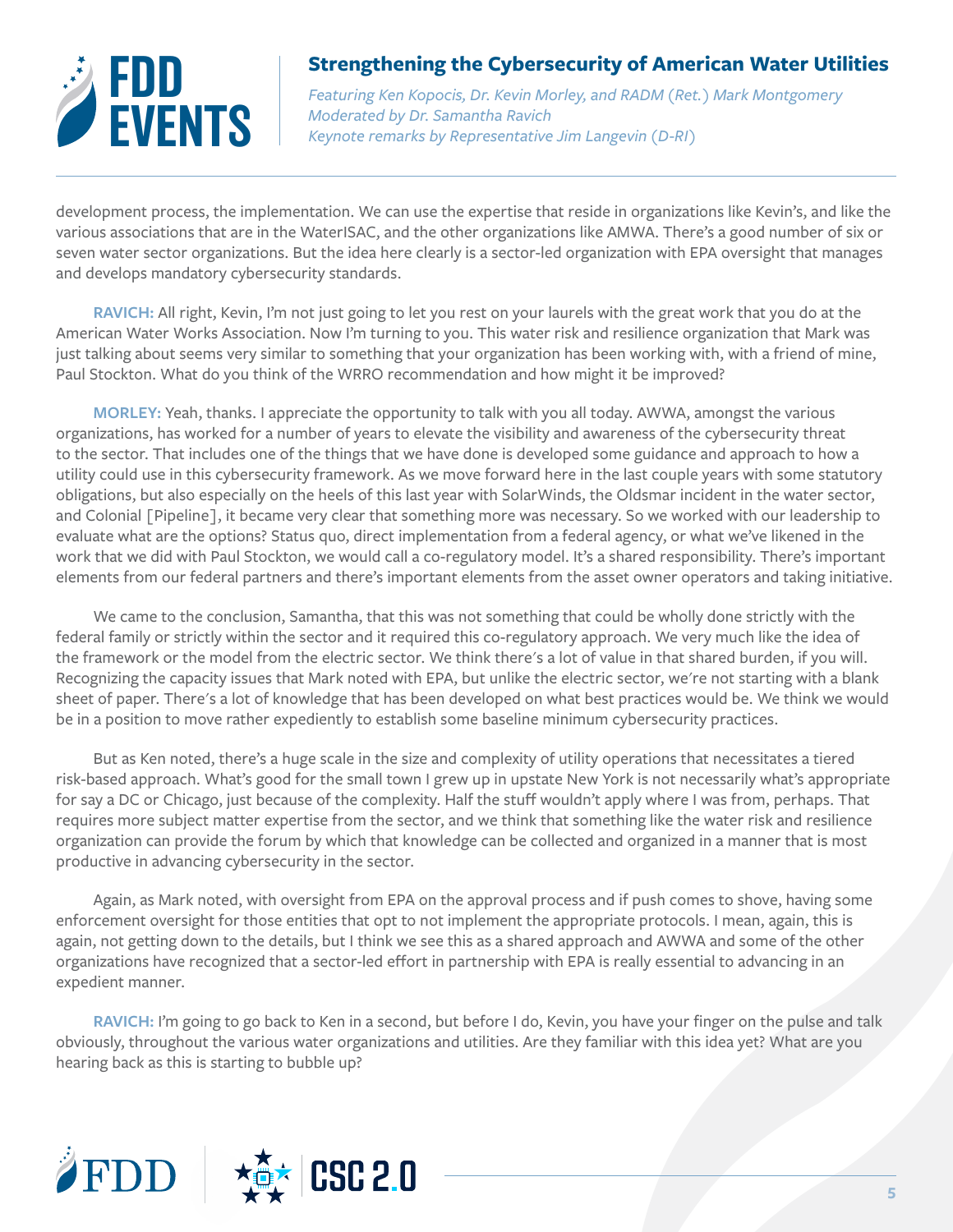

*Featuring Ken Kopocis, Dr. Kevin Morley, and RADM (Ret.) Mark Montgomery Moderated by Dr. Samantha Ravich Keynote remarks by Representative Jim Langevin (D-RI)*

**MORLEY:** Yeah, I think it's usually odd, as Mark and I have chatted before, for a sector to advocate for regulation. But when you lay out the options on the table and the business case for why this is important, folks, as I've gone around the country and talked about this process, they recognize the value of this type of approach and have been reasonably accepting of that provision. Granted, we haven't worked out the details of the what and the how, but they recognize the need to raise the bar on cybersecurity and our board and leadership have embraced that process and are seeking to continue support for that. So, [I] appreciate this opportunity to talk about it further.

**RAVICH:** Great. Ken, again, for the audience, just making it clear, you are not now at the EPA, you had been at the EPA. But knowing the agency, how do you think that they would respond to this recommendation in particular?

**KOPOCIS:** Well, I think that my experience over the long time of working at EPA and with the EPA, is a level of receptivity, I really do. I think that EPA has long worked with its regulating partners out in the water sector. Sometimes the relationship gets a little stormy because EPA has certain things by law they're required to do. But this is an area where they don't necessarily have a legal standard that Congress has told them that they have to meet. So if it were me, my counsel to EPA would be, the first thing I'd want to do is follow up to what Kevin was suggesting. And that is to sit down with the utilities and jointly identify what are the needs, what are the threats, what are the vulnerabilities?

As Kevin rightly says, the vulnerabilities in New York City are not the same as some small town in upstate New York. If you tried to come up with a single set of answers, it simply wouldn't work, particularly for the smaller communities and it'd be way inadequate for the larger ones. There would be a process to work with the utilities and recognize what everybody's talents are. I think initially a lot of the utilities are going to be asking, "How can I get some help?" and EPA's going to be asking, "How can we help?" That's going to be the key question, rather than EPA saying, "This is how we're going to help you and trust us, it will."

Then I think that there's going to be some needs to identify technologies related to security vulnerabilities, et cetera, as Mark was talking about. EPA working, again with the utilities, can help advance where they could offer expertise. It doesn't have to be solely within the EPA. As Mark identified there's a lot of expertise across the federal government. EPA's probably never going to have the internal capability to handle all those needs, but only an agency like EPA can bring the other agencies in.

I think once the needs and vulnerabilities are recognized, once some answers are developed, then I think that my world, I would have EPA support these solutions financially. They're not going to be in a position to pay 100% of the cost, but I do think that one way that's proven to be successful over the years is a joint-partnership and investment in carrying out these responsibilities. That's my three-pronged stool, if you will. But I think that's going to be a path to at least open up the opportunity for success.

**RAVICH:** I think that sets the stage very well for the next question that I'm going to ask Mark, because he had some very strong recommendations for strengthening EPA, especially in its role as a sector risk management agency. It goes to what EPA can and should be tasked legislatively and otherwise to do. Mark, maybe you could walk us through some of these recommendations.

**MONTGOMERY:** Thanks, sure. That was a delicate way of putting it. I'm probably not on EPA's Christmas card list right now, but I'm okay with that. Because I think these recommendations are things that EPA's leadership and future leadership are going to appreciate if we can get them into law. Very – I'll do the conclusion first. The conclusion is we have to change [increase] the budget of the Office of the Division of Water Cybersecurity within the Office of Water.

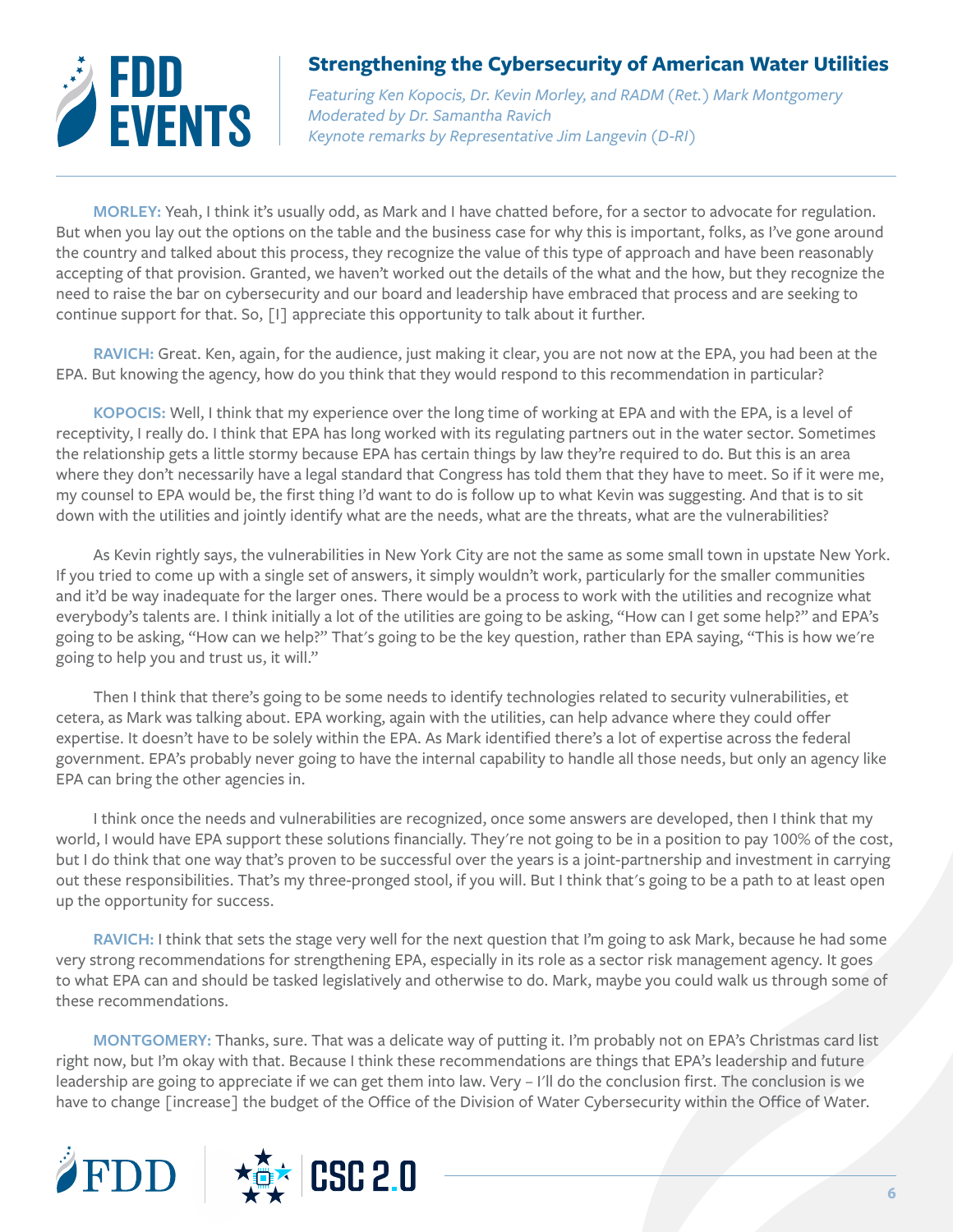

*Featuring Ken Kopocis, Dr. Kevin Morley, and RADM (Ret.) Mark Montgomery Moderated by Dr. Samantha Ravich Keynote remarks by Representative Jim Langevin (D-RI)*

From what I can tell, it's hard to pin it all down, but it looked like they have a portion, probably \$6 or \$7 million dollars of a \$15 million dollar budget for cybersecurity. The \$6 or \$7 million's for cybersecurity. That might be a tiny bit high. What we're recommending is that you grow that. Now look, the final number needs to probably be around \$45 million. It does not work in the federal government to go from \$6 or \$7 million to \$45 million. That's called putting money in a 55-gallon barrel and burning it. You have to grow gradually and so we recommend a gradual grow to \$15 million a year dedicated to this, to eventually \$30 million a year and then \$45 million.

But what are they doing? What they're doing is something that is called out for all the sector risk management agencies, and that's the concept of you have to support the sector's risk management effort. You have to run programs that assist owners and operators in ID'ing and understanding and mitigating threats and vulnerabilities. You don't have to do it yourself. Sometimes you can hire or secund other organizations, if you had a water risk and resilience organization, could do that. In the absence of that, you can use associations like AWWA or AMWA, or the WaterISAC.

But you have to have guidance. If you go on the EPA website now, it's very disconcerting to read the language around assessments where it says, "We don't provide a standard." I mean, it proactively says, "Not us," and it needs to be proactively "us." When you look at other sector risk management agencies that are succeeding, they have an opposite approach. But they also have to help with very specific risk identification assessments and that's what I was getting at. They have to actually help provide the templates for these assessments. This is important, and I think eventually they need to get these back because one of their requirements is they're supposed to tell the Department of Homeland Security what's the national risk that we face in the water industry. I don't know how EPA could do that right now without getting some kind of acknowledgement from the utilities.

Again, if you had a centralized resilience, WRRO, you could reach into somebody to get that answer. In the absence of that, it's going to be a lot of work. I think they have to do coordination to be that day-to-day federal interface. Again, I think they try to do that. They're really undermanned to do it. But they also have to serve as the government coordinating council chair, something they do, and they have to participate in cross-sector coordinating councils with energy and others, which they do. I think that takes up a lot of their day-to-day workload for the limited number of people they have. Then that worries me because that coordination's important. But if you're not doing any of the ligature work with the sector, [it] really doesn't matter if you're running an excellent meeting.

They have to be a participant in the threat and vulnerability information sharing. Now here's a place where the director of national intelligence plays a role, CISA, as we mentioned earlier, plays a role. I think EPA is more of a facilitator here, making sure you make the connections between the utilities, the private sector so to speak, or utilities and the federal government's information. I think Ken mentioned it, that these are critical roles played by other federal agencies. They have to do the incident management for water and wastewater sector. I think that's something they do now, probably the workload's going to increase. This is why they're put with disaster management, they're co-located with disaster management.

Same way in energy, a big organization, energy that is the equivalent to the water organization that we're envisioning. It's got 20-fold the budget and tenfold the people of the current water organization, but it handles cybersecurity and emergency response. I think, similarly, you do that in water. Then supporting emergency preparedness, helping people develop the plans they need for resiliency, for response and recovery from issues. This is really important. It goes beyond cyber, it is about creating an overall lowered national risk management. To me, this is critical and there's no way around it, this takes money. Look, a lot of this is a new mission. In fairness to EPA, we should

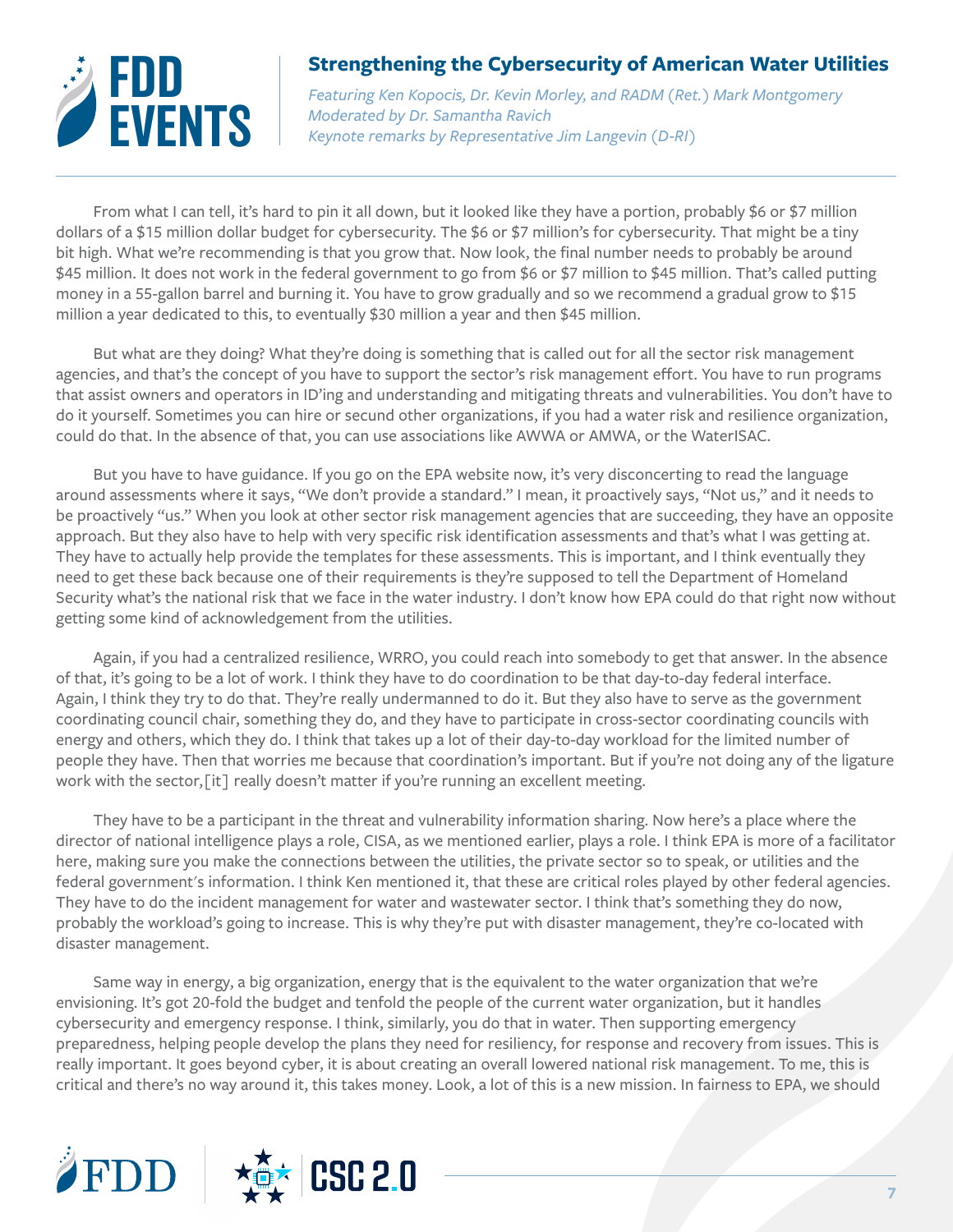

*Featuring Ken Kopocis, Dr. Kevin Morley, and RADM (Ret.) Mark Montgomery Moderated by Dr. Samantha Ravich Keynote remarks by Representative Jim Langevin (D-RI)*

not be saying, "Hey, tell us what lead abatement program are you taking that money from?" Because nothing went away as you brought in these cyber requirements.

They really need in my mind, this plus up from \$5 million or \$6 million, whatever it is now, to \$15 million, to \$30 million, to eventually \$45 million. This is large numbers, it's not large compared to the overall cost of lead abatement programs, for example. But it's large in terms of the administrative management of EPA and those numbers are sometimes really, really tightly managed by the appropriators. But I think there is an excellent argument for this. We're trying to make it from the outside. We hope EPA embraces this. I don't have optimism about that, but I think that this is a reasonable approach to get EPA in a better position to provide the oversight that's required either for the WRRO or if it's in some longer-term vision, an EPA-led sector standard management.

**RAVICH:** Oh, I think you'll get more than a Christmas card. I'm hoping for a gift basket for you. I think your recommendations are going to go over that well. They're good, they're obviously incredibly important recommendations. Ken, we all understand that agencies and departments have their own culture, so what are your thoughts, advice, guidance on helping the agency to open up? Well, how will they receive this? Are there ways to get them to realize as Mark said, this is not a bash EPA, and this is also a recognition that EPA is going to need more resources to be able to do these things? But what are your thoughts on that?

**KOPOCIS:** Well, I would expect that the agency would be receptive to looking at the recommendations and advice of people from the outside. Certainly, in my time at the agency, I spent an enormous amount of time meeting with outside experts who helped inform the agency in its decision-making process. I think that it's going to be important for Congress to recognize that this is a need. I think that one of the things that I've talked about in the past, we discussed it a bit in the transition, of cybersecurity and its relationship to physical security. Nobody expects that people are going to be able to defend this country through armies, air forces and navies. We have a structure in place to do that. I think that so many of the instances that we've seen lately have demonstrated that cybersecurity is as much a threat to the U.S. health and safety and the economy as an outside military force. It may not be as destructive, but it can certainly be as threatening and as disruptive to everyday life and including the loss of life.

So EPA clearly will need resources to do this. It's no secret that there are a substantial number of members of the Congress who don't think very highly of EPA in its regulatory function, but this isn't about a regulatory function. This is about taking care of people in their communities, and it has to be sold that way to justify those kinds of monetary increases. Congress can give EPA a plus up in its budget and can be very specific on what it can be spent on so it doesn't fold into the regulatory program that so many people seem to dislike, but it would instead be a direct benefit to the communities.

From the bottom up, it would also be very helpful for these elected members of Congress to hear from the water utilities of, "Hey, we want you to fund this program at EPA. We need you to fund this program at EPA," because if it's just the president's budget asking for the money, all some people will see is, "oh, there's EPA asking for more money and we're not going to give it to them." It's not an easy task, but I think the criticality of the task is what has to be explained to people. Once that is, then I think there's a way to generate support.

**RAVICH:** Kevin, you've worked with EPA, alongside EPA for a number of years. I mean, what do you think about these recommendations to strengthen the agency? And as a second part of that, and keying off of what Ken said, we had a question from Suzanne Smalley, asking if industry has actually asked the EPA for a more aggressive or involved, let's say, regulatory structure.

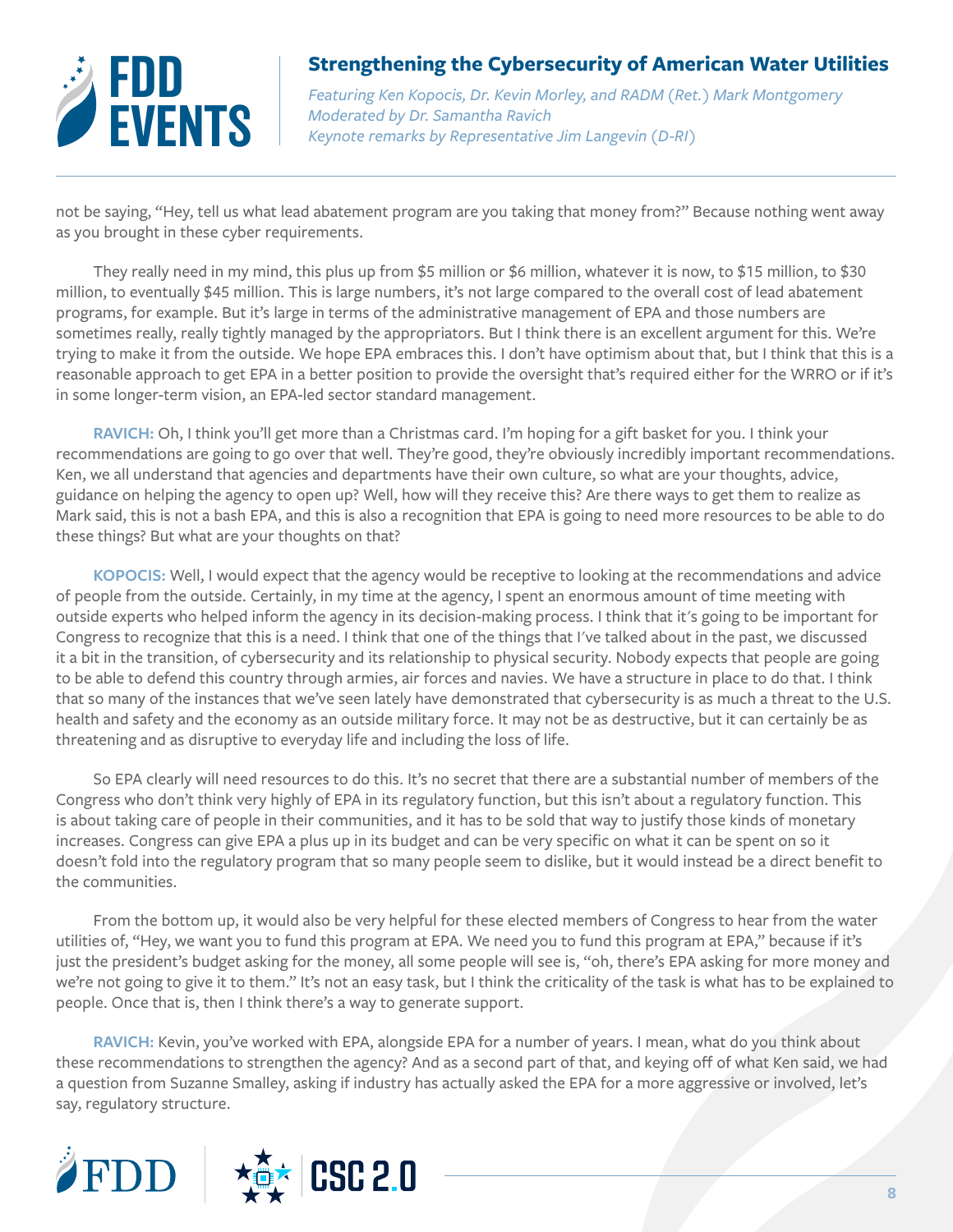

*Featuring Ken Kopocis, Dr. Kevin Morley, and RADM (Ret.) Mark Montgomery Moderated by Dr. Samantha Ravich Keynote remarks by Representative Jim Langevin (D-RI)*

**MORLEY:** Yeah, some good points there. I guess I think overall, the elements of what Mark was talking about, I think provide a little bit more structure to how EPA is involved as a sector risk management agency and provides some important resources and direction as to how that's allocated and directed. As I said before, AWWA amongst other things, is a standards development organization. We have developed standards within this realm of all hazards risk and resilience and emergency response that EPA has often participated in and supported. We believe that approach provides some more substance to that activity.

In terms of resourcing, I think to Ken's point, it's nice to have things on paper here in Washington, but at the end of the day, what is most effective in supporting change in behavior, i.e., implementation and that's a little bit of capacity development. I think through some of the points that Mark made and some of the elements in that provision, supporting capacity development, as Ken well knows, there was a number of programs that focused on small, medium systems and getting them that knowledge transfer. Just yelling at people and saying, "Do multi-factor authentication," without really demonstrating how that goes about, is a piece of the puzzle that's really important to bring everybody along.

We have had conversations with the agency, and they are aware of our interests. I think there perhaps is a little bit of difficulty in seeing outside the box. It is a very different approach than what it's traditionally been in the water sector. I don't think that they are unreceptive to it, but I think the devil's in the details, and they certainly have some other actions that they're looking at within their current regulatory construct that I'll just put it on the table. None of the associations are supportive of this would be integrating cybersecurity into the sanitary survey program. Which a little bit of a burden transfer on the state primacy agencies who also have limited capacity.

Part of the model that we're talking about here with the WRRO is recognizing those resource constraints. It really comes down to this collaborative trust in who is doing the what. We believe this more distributed approach through a third-party organization that can provide that audit function and valuation evaluation, if you will, of how utilities are implementing the standards that we talk about, the output of that is what's really important. That information can be shared with the state and can be shared with the agency to address those interests of what is the status of the sector and how are things going.

Then ideally, the majority of the sector typically moves along pretty well in terms of compliance on these things. I think there's an opportunity here with some of the resources Mark talked about that if a utility is having difficulty getting there, there's opportunity for technical support to help bring them along and not just hit them with a sledgehammer for an enforcement action, which isn't necessarily in the general interest. What we're really trying to do is support implementation of change in cybersecurity so that ultimately the public health of the community served is protected as best as possible.

**RAVICH:** Well, it's important to underscore that you were talking about bringing the capacity to the states and down to where the utilities are operating, because obviously people aren't going to die of thirst at the federal level. Or God forbid, in any other way. It's at the local level. It is where they drink their water, it is where they need their water. Mark's team did recommend some changes that would direct state revolving funds to spend more on cybersecurity. What do you think of that in particular, any other means to achieve this type of support to utilities that haven't yet been mentioned?

**MORLEY:** Yeah, I think the important thing with that particular provision of the model legislation that's important is the recognition that this isn't a no cost option. If we want utilities to move along with some degree of expedience, then some resources are going to need to be provided to facilitate implementation. I'm not 100% certain that an explicit carve

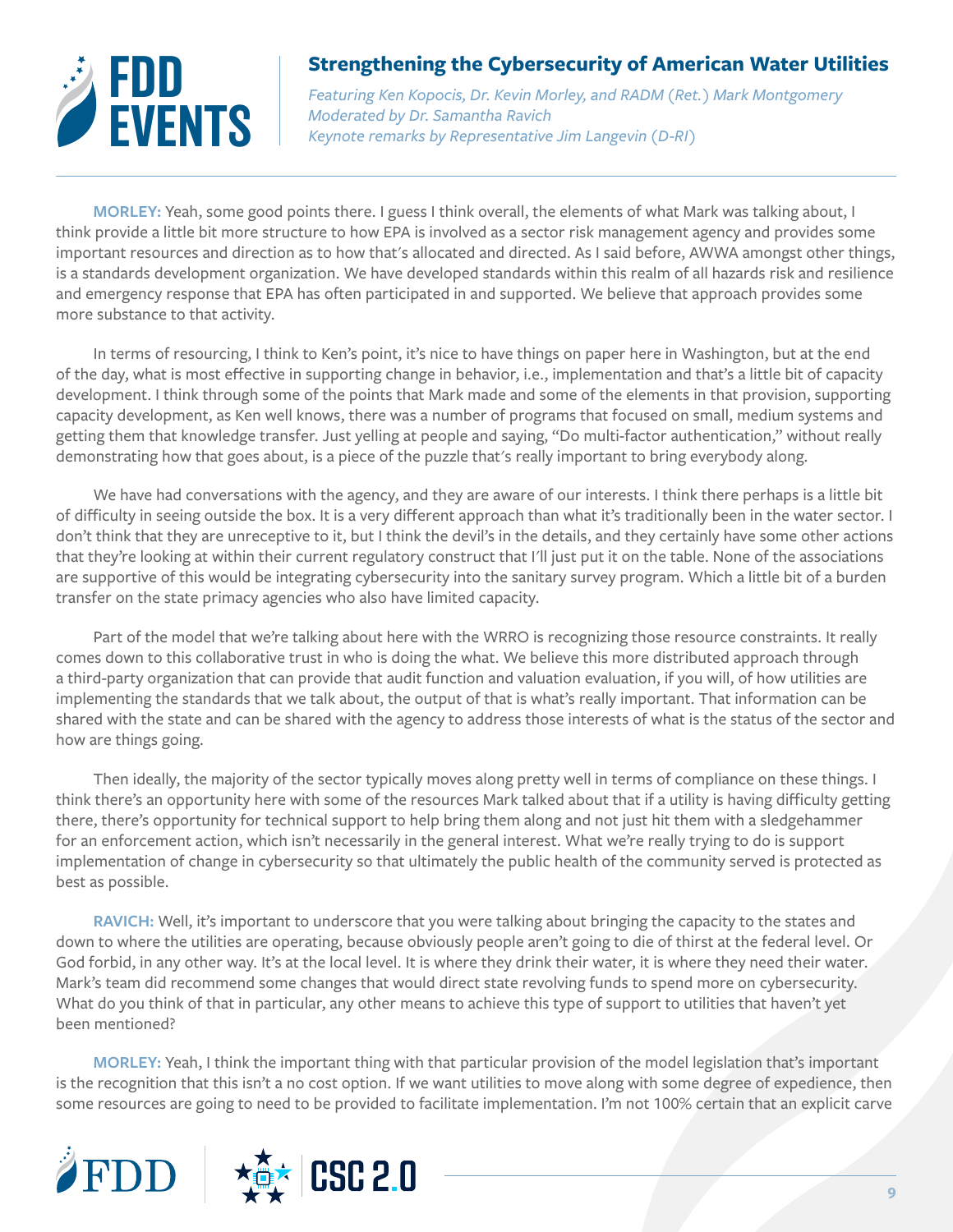

*Featuring Ken Kopocis, Dr. Kevin Morley, and RADM (Ret.) Mark Montgomery Moderated by Dr. Samantha Ravich Keynote remarks by Representative Jim Langevin (D-RI)*

out within the SRF program is the most prudent approach. But that aside, the mechanics of that are really important and there are certainly other programs that Ken can probably speak to with more expertise than I, but the like STAG Grant program. One of the limiting factors in the SRF program, not to get too down into the weeds, is that if that can really support what we would traditionally call CapEx funding, it is not supportive of OpEx.

If I, as a small or medium utility am transitioning to some sort of security as a service like cloud, or I want to use AWS, or some other service to support the security of the IT or OT infrastructure, that's now considered a subscription, if you will, and is operations and maintenance. That's not eligible under the SRF program. Now, that doesn't mean that there aren't nuts and bolts kind of things that can be funded through the SRF program. But that is one concerning constraint that I would have with that particular funding mechanism.

But certainly I think the important thing is the recognition that some additional funding support because comparatively, as Mark wrote in the report, the funding allocated to cybersecurity in the water sector compared to say, our colleagues in the electric sector, is de minimus. I forget Mark, but it's \$250 million in grants for roughly 3000 utilities. We've got nothing for 52,000 utilities plus 16,000 wastewater systems. So if we're serious about the issue, then we're going to need to put some muscle behind it to make the changes that we think are important.

**MONTGOMERY:** Samantha, that's a great point Kevin had there that, you know you're right when it's the solution that was used for the most similar infrastructure, energy. In the infrastructure bill, this is the bipartisan infrastructure act last year. We 100% addressed the cybersecurity issue with the energy utilities with a \$250 million program. Then when you move over to the water side, their cybersecurity competes with drought, climate change, natural disasters, rising sea levels, the four signs of the apocalypse. Or you can invest a little bit in cybersecurity. Obviously, the big four get taken care of and to prevent that kind of thinking, which is human, the Congress took care of energy, did not take care of water. Sorry to jump in, but Kevin mentioned it and he's absolutely right.

**RAVICH:** Yeah, yeah, no. Ken, I want you to jump in here on the DRF [SRF] or other ways that you think that increased funding or assistance is best gotten for cybersecurity efforts to the utilities. Again, you're just saying, again, you are no longer at EPA, so you can think broadly and don't have to clear anything with anyone.

**KOPOCIS:** Well, I think that because of the resource constraints that have been placed on the agency over these many years, I think that trying to take money from an existing program and move it into a new purpose, I think as Kevin was saying, you're starving one program for the benefit of another. Now that doesn't mean that you might figure that's a higher and better use for that money than investing in an operating cost versus a capital cost. Although, there will be some capital costs associated with cyber as well, obviously. I'd like to think that we can have a rational conversation with the Congress and the administration and recognize that this is a need that has to be treated as the serious need that it is. That means it's a call for new investment and new investment is new money.

I also think new money will help alleviate some of the concerns at the agency. I can tell you, they always feel pressed. Every time somebody says, "Oh, you need to do this new thing," then the first thing that the office directors have to say is, "Where am I going to get the money? Where am I going to take it from, because I don't have a new pot of money to go spend." While I'm not saying that it's going to be a snap to go ahead and create a new funding for the agency to undertake these steps, I think that it's most likely to be successful if there is a way to find some new resources for the agency. They will then be more comfortable in committing their own resources because you're not taking it away from an activity that they've currently identified as important to them and/or a responsibility that Congress gave

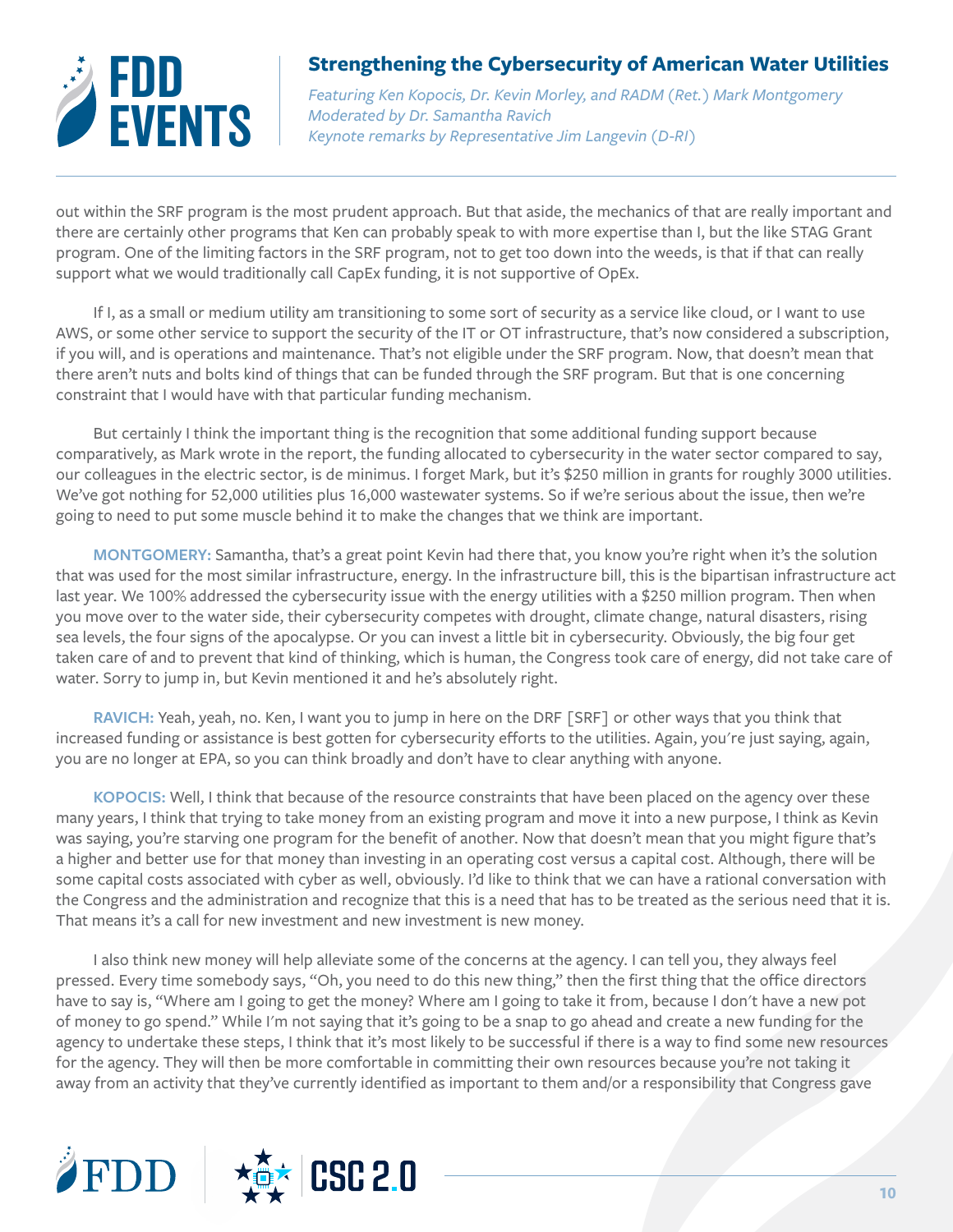

*Featuring Ken Kopocis, Dr. Kevin Morley, and RADM (Ret.) Mark Montgomery Moderated by Dr. Samantha Ravich Keynote remarks by Representative Jim Langevin (D-RI)*

them that's non-discretionary and some group is out there waiting just to sue them as soon as they don't do it and put them on a schedule.

I think that's the way to try to convince people to market it, to let people understand that this is really serious. I said a little earlier, I think that people have underestimated this risk for way too long, because the risk is so diverse out there in the 52,000 water utilities. In the post 9/11 world, we spent considerable amount of time looking at the vulnerability of water systems. It wasn't cybersecurity then, it was concern about water systems being poisoned. Well, Blue Plains, right outside of Washington had tank cars, railroad tank cars with chlorine that you could have shot with a rifle from 295. Chlorine is highly deadly, and it doesn't go up. It stays along the ground.

These kinds of vulnerabilities have been identified and the agency can work with intelligence officials and with the utilities. I'll go back to the point. I think it's going to be critical for the agency to understand what the utilities' needs are because they're going to be so diverse and what the risks are and then you start addressing them in a much more collaborative way.

**RAVICH:** Yeah. Mark, you had one recommendation unique to the smaller rural water utilities. Can you explain what the cybersecurity circuit rider program is and what it's intended to do?

**MONTGOMERY:** Thanks. Yeah, absolutely and this is a fun one. It's actually in the Department of Agriculture, so we'll take it easy on EPA for a moment here. The National Rural Water Association Circuit Rider program, it's made up of about 150 circuit riders that work with 50 states. I think it happens to be 49 state associations and Puerto Rico. There's a handful of people addressing each one, and they provide hands on training in technical systems to small rural systems that's defined as 10,000 people or less on an everyday basis, 24/7. They do about 70,000 interactions, training, and assistance interactions a year with these small utilities. That's a lot of onsite help, it's delivered where it's needed in a rural community.

I envision these guys, they don't ride horses anymore, the circuit riders. They're probably driving F-150s, they got a little bit of extra pipe in the back of the bed, and they're driving around a lot of tools and they're helping these guys. They're like, "Hey, you got to put that pipe a little farther away from that pipe," kind of stuff. What I don't imagine they're doing is giving any advice on cybersecurity and that's been verified. What we did was suggest, "Hey, let's augment this with a cybersecurity circuit rider program." I think it's \$5 million dollars, that won't quite get us to 50. We'd have to adjust the money or adjust the number. But I would suggest around 50 cybersecurity circuit riders. Now these guys are driving around in Prius's, not F-150s and they're coming in and they're saying, "Hey, you're running Windows 7 and you haven't done any patches in four years. Let me explain to you how to get yourself healthy."

So, they provide technical assistance, they can probably provide some minimum support, some limited support in there. I think it's an easy program and keep it in the Department of Agriculture, just because the circuit rider program's there, and I don't want to create extra overhead. You just want to pay for bodies to be thrown up against this and I guess, rent some Prius's. But that, to me, is the idea with this. I think of all the things we've mentioned, for several reasons it's the most likely to happen. Number one is that it's in the Department of Agriculture, not EPA, and that removes some angst. But number two is it's working on an existing program and it's just providing an added capability or capacity.

**RAVICH:** Speaking from a small rural area, I thank you for that recommendation as does Ken, I think. Okay, final question. But let me start with a quote from a very smart man named Kevin Morley, who said that, "Crisis begs bad policy," it has stuck in a number of our heads. Yeah, so crisis. We've discussed a number of pretty dire challenges, a

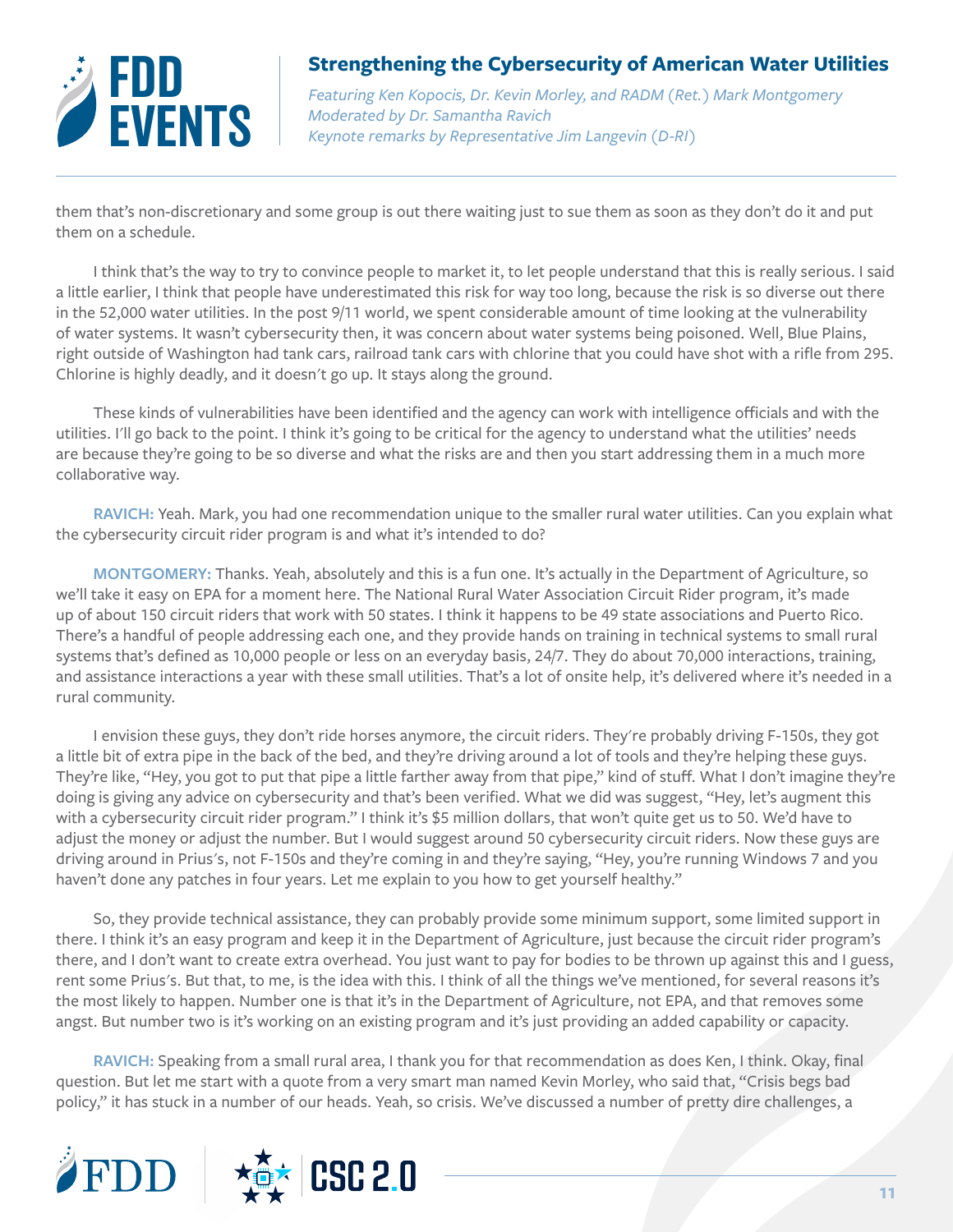

*Featuring Ken Kopocis, Dr. Kevin Morley, and RADM (Ret.) Mark Montgomery Moderated by Dr. Samantha Ravich Keynote remarks by Representative Jim Langevin (D-RI)*

number of proposed recommendations, but what are your thoughts on what may happen in this space over the next 12 months? See crisis on the horizon, or are we going to not have to wait for the crisis to get that bad policy that Kevin warned us about? Let me take Kevin first and then Ken, and then Mark, you can wrap it up.

**MORLEY:** Well, thanks for that, Samantha. I think you always wonder if anybody's listening. I think part of the reason that we took action and did the paper that you mentioned with Paul Stockton, was to move preemptively prior to a crisis, to have an approach that we felt was reasonable to move the ball down the field. Is that going to prevent every possible thing? Absolutely not. I'm not making that claim, but it moves us in the right direction. I think organizationally, ourselves and some of the organizations are moving forward to seek Congressional support for something very similar to the WRRO that Mark and his team have proposed. I think it's very close to what we were talking about. That's very encouraging and hopeful to see something like that be introduced and move the ball down the field.

I think we're prepared to move ahead, even in the absence of that and try to articulate some minimum practices with our colleagues in the sector. Some of that obviously needs to align with pending revisions to the NIST cybersecurity framework and the performance goals that the White House put together. But I think all those things can reasonably be included together and build on the body of knowledge that we've already created in the sector between ourselves and some of our partner organizations and be in a better place in a year from now. But from a structural governance perspective, that's going to require a little help from our friends on the other side of the fence line, so to speak. In the federal government, whether be it directly through EPA or ideally with Congressional support, that would be ideal.

#### **RAVICH:** Thank you, Kevin. Ken?

**KOPOCIS:** Well, I agree with that last one. I think some Congressional involvement is going to be critical because that's going to be where the resources come from. Whether it's augmentation to USDA's circuit rider, which I think is an excellent idea because nobody ever wanted to hear, "Hi, I'm from EPA and I'm here to help you." But we're very good as a nation reacting to disasters instead of anticipating and avoiding them, if particularly you look at natural disasters. But I think if something terrible happened in the water sector, that's what you would see. You would see this huge ramp up and it would be in a crisis response rather than in anticipating it.

One of the things I think of in this sector for example, is if you recall all the work and effort that went into the concerns about the Y2K transition and all of our computers were going to revert to 1900, and people looked back at that and said, "Well, it was a nothing burger. We didn't have a problem." Well, of course we didn't have a problem because we anticipated it, we invested it in it, and we made sure that it didn't happen. Now we're going to have a situation where we have state actors out there who are probing ways to disrupt the U.S. economy. They don't really care, I don't believe, how they do it in the sense that they want to do is create disruption in the U.S. economy, whether it's through the electric grid, the power sector we saw with the oil pipeline.

These opportunities are just out there, and I think that we have to tell people that there's an obligation to address these. We need to be addressed preemptively following on both what Kevin and Mark are saying, and that case needs to be made. We can use some of these prior efforts of the government as ways to work with the public sector, the nonfederal sector to achieve those successes.

**RAVICH:** Thank you. Mark?